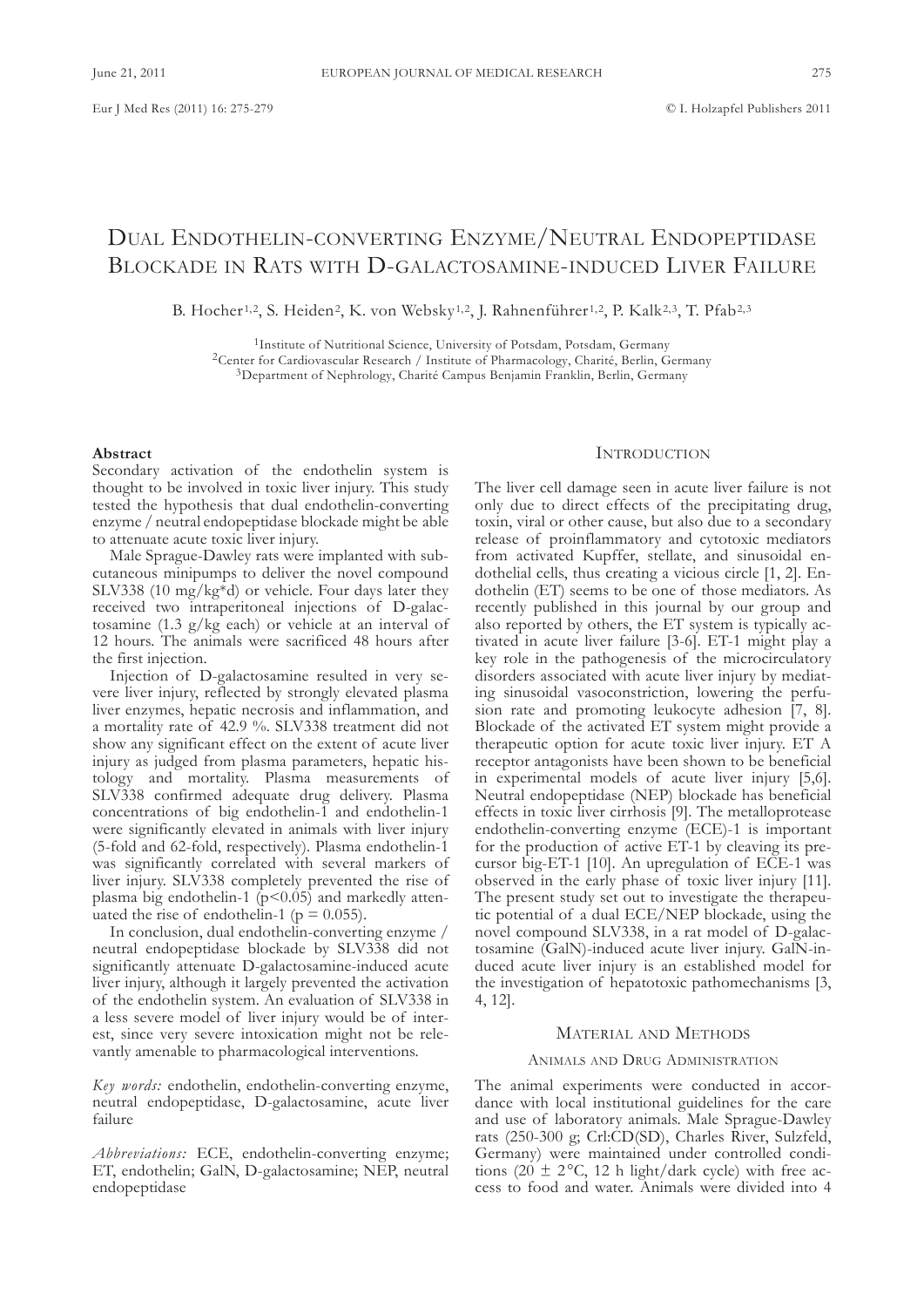groups: controls (Con;  $n = 9$ ), controls with SLV338 treatment (Con+SLV;  $n = 9$ ), D-galactosamine (GalN;  $n = 20$ ) and D-galactosamine with SLV338 treatment (GalN+SLV;  $n = 20$ ). SLV338 (or vehicle) was administered by subcutaneous osmotic minipumps (Alzet, Cupertino, CA, USA) at a rate of 10 mg/kg\*d based on previous experience. the osmotic minipumps were implanted under anesthesia with isoflurane 4 days before the application of GalN. SLV338 was released until the end of the experiment. Baseline blood samples were taken in all animals from the retro-orbital plexus 2 days before the application of GalN. GalN (or vehicle) was given twice (1.3 g/kg) as an intraperitoneal injection at an interval of 12 hours. Food and water intake were monitored after the injection of GalN. The animals were sacrificed 48 hours after the first injection of GalN. Blood samples were obtained, liver and kidneys were excised, washed in ice-cold saline, blotted dry and weighed. A slice of the right liver lobe and the right kidney were immediately frozen in liquid nitrogen. The remainder of the liver and the left kidney were fixed in formalin.

## PLASMA ANALYSES

Aspartate aminotransferase, alanine aminotransferase, gamma-glutamyl transferase bilirubin, cholinesterase, total protein, glucose, creatinine, urea, lipase, creatine kinase and sodium were measured using an automated analyzer (Cobas Integra 800, Roche, Grenzach, Germany). Quantification of SLV338 plasma concentrations was performed after solid phase extraction using a validated reversed phase high-pressure liquid chromatography method with MS/MS detection (Sciex Api 3000, Perkin Elmer, waltham, Ma, usa).

#### TISSUE AND PLASMA ET-1 AND BIG-ET-1

Tissue samples were prepared as described recently [13]. Big-ET-1, ET-1 and protein were determined by a commercially available enzyme immunoassay according to the manufacturer's instructions (Immundiagnostik AG, Bensheim, Germany). Plasma samples were analyzed with the same assays.

## **HISTOLOGY**

Formalin-fixed liver specimens were embedded in paraffin, cut into 3 µm sections and subjected to hematoxylin-eosin staining for morphological evaluation as described previously [3,12]. In brief, histological assessment was performed semi-quantitatively in relation to the extent of necrosis and neutrophil infiltration. A score from  $0$  to  $3$  was assigned to each specimen. Necrosis: 0, normal histology; 1, minor necrosis; 2, widely distributed patchy necrosis of hepatocytes; and 3, complete lobular disruption and diffuse hepatocyte necrosis. Neutrophil infiltration: 0, normal histology; 1, minimal perilobular inflammatory reaction; 2, marked inflammatory reaction; 3, panlobular inflammatory reaction. all samples were evaluated blinded and independently by two investigators.

# STATISTICAL ANALYSIS

Data was analyzed with SPSS 17.0 (SSPS Inc., Chicago, IL, USA). Results are expressed as mean  $\pm$ standard error of the mean. The nonparametric Mann-Whitney U test was used to detect significant differences between groups of interest. Bivariate correlation was assessed by correlation analysis. Pearson's correlation coefficient was used. Mortality was compared using Pearson's chi-square test.

## **RESULTS**

Injection of GalN resulted in severe liver injury reflected by strongly elevated plasma liver enzymes and bilirubin, reduced total plasma protein and glucose (Table 1), histological signs of hepatic necrosis and inflammation, reduced food and water intake and a considerable mortality rate of  $42.9$  % (Table 2). There was no significant change of plasma cholinesterase activity, probably because of its half-life of about 14 days. Baseline plasma values were not different between the groups (data not shown), except for urea (Con  $36 \pm 3$ vs. GalN+SLV 29  $\pm$  1 mg/dl; p<0.05). Indicators of renal (creatinine, urea, sodium) and pancreatic function (lipase) were unaffected by the injection of GalN, which confirms that a selective liver injury had occurred.

Plasma concentrations of SLV338 at study end confirm correct drug delivery (Table 1). As shown in Tables 1 and 2, treatment with SLV338, starting 4 days before the injection of GalN, did not significantly improve any of the mentioned parameters of liver injury. Neither was there a significant reduction of mortality. SLV338 significantly increased food and water intake in rats with liver injury. However, this effect occurred in control animals as well (Table 2).

At study end, plasma big-ET-1 and ET-1 concentrations were significantly elevated in GalN-treated animals (5-fold and 62-fold, respectively; Fig. 1), as described previously [3]. SLV338 completely prevented the rise of plasma big-ET-1 ( $p$ <0.05) and markedly attenuated the GalN-induced rise of ET-1 ( $p = 0.055$ ; Fig. 1). Plasma ET-1 was significantly correlated with several markers of liver injury as shown in Table 3. This was not the case for plasma big-ET-1. Neither was there a significant correlation between the SLV338 plasma concentrations and markers of liver injury in the GalN+SLV group (data not shown). Because of large inter-individual variations, the ratio of plasma big-ET-1/ET-1, which is indicative of the conversion rate of big-ET-1 to ET-1, was not significantly different between the groups. However, SLV338-treatment more than doubled the mean ratio of plasma big-ET-1/ET-1 in rats with liver injury (Table 1).

The hepatic ET-1 content was altered neither by the injection of GalN nor by SLV338 treatment (Table 4). The renal ET-1 content was significantly decreased in animals that received GalN. SLV338 treatment tended to decrease renal ET-1 concentrations in rats with and without GalN-induced liver injury. Big-ET-1 was lowest in the GalN+SLV group (Table 4).

Livers were slightly lighter in rats with liver injury compared to controls (Table 2). Kidney weights were not different between the groups (data not shown).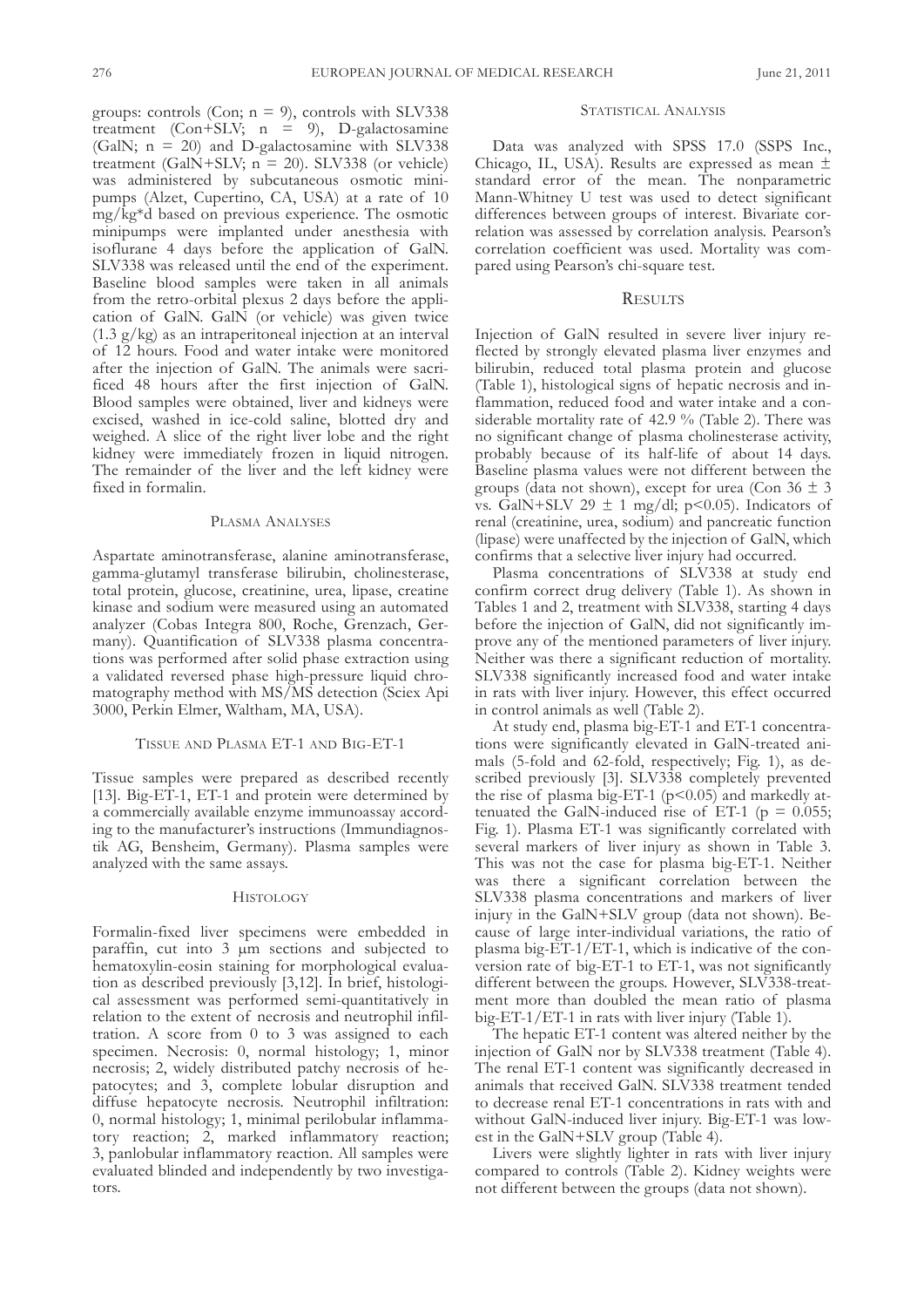|                                    | Con             | $Con+SLV$       | GalN             | GalN+SLV          |
|------------------------------------|-----------------|-----------------|------------------|-------------------|
| N                                  | $\overline{9}$  | 9               | 19               | 22                |
| Aspartate aminotransferase $(U/I)$ | $266 \pm 27$    | $185 \pm 11*$   | 5802 ± 1299**    | $5743 \pm 1217**$ |
| Alanine aminotransferase (U/I)     | $46 \pm 7$      | $40 \pm 2$      | 2937 ± 700***    | $2970 \pm 592***$ |
| Gamma-glutamyl transferase (U/I)   | $2.0 \pm 0.01$  | $4.3 \pm 2$     | $8.4 \pm 2**$    | $9.2 \pm 1**$     |
| Bilirubin (mg/dl)                  | $0.1 \pm 0.01$  | $0.1 \pm 0.01$  | $3.2 \pm 0.6**$  | $3.7 \pm 0.6***$  |
| Cholinesterase (U/l)               | $96 \pm 14$     | $105 \pm 14$    | $94 \pm 8$       | $87 \pm 9$        |
| Total protein (g/dl)               | $5.0 \pm 0.1$   | $5.0 \pm 0.1$   | 4.2 $\pm$ 0.1*** | $4.2 \pm 0.2$ **  |
| Glucose $(mg/dl)$                  | $159 \pm 7$     | $168 \pm 7$     | $89 \pm 13***$   | $94 \pm 12**$     |
| Creatinine (mg/dl)                 | $0.27 \pm 0.02$ | $0.40 \pm 0.13$ | $0.33 \pm 0.02$  | $0.35 \pm 0.03*$  |
| Urea $(mg/dl)$                     | $37 \pm 3$      | $36 \pm 6$      | $43 \pm 2$       | $44 \pm 5$        |
| Sodium (mmol/l)                    | $143 \pm 0.9$   | $142 \pm 0.6$   | $141 \pm 0.4$    | $141 \pm 0.6$     |
| Lipase $(U/I)$                     | $8.3 \pm 0.5$   | $9.1 \pm 0.2$   | $18.2 \pm 7.6$   | $11.0 \pm 1.4$    |
| Creatine kinase $(U/I)$            | $1891 \pm 169$  | $1135 \pm 90**$ | $2687 \pm 1483*$ | 866 ± 108***      |
| Big endothelin-1 / Endothelin-1    | $13.7 \pm 7.0$  | $12.5 \pm 7.4$  | $8.4 \pm 3.5$    | $18.0 \pm 14$     |
| $SLV338 \; (\mu g/l)$              | $0 \pm 0$       | $703 \pm 230$   | $0 \pm 0$        | $545 \pm 88$      |

*Table* 1. Plasma parameters in rats with D-galactosamine-induced acute liver failure with or without SLV338 treatment.

Con, controls; SLV, SLV338; GalN, D-galactosamine.

Data are means ± standard error of the mean.

 $*p<0.05$ ,  $*p<0.01$ ,  $**p<0.001$  vs. Con.

| Table 2. Mortality, weight, food and water intake, liver weight and histology in rats with D-galactosamine-induced acute liver |  |  |  |  |  |  |  |  |
|--------------------------------------------------------------------------------------------------------------------------------|--|--|--|--|--|--|--|--|
| failure with or without SLV338 treatment.                                                                                      |  |  |  |  |  |  |  |  |

|                                          | Con            | $Con+SLV$       | GalN              | GalN+SLV            |  |
|------------------------------------------|----------------|-----------------|-------------------|---------------------|--|
| N                                        | 9              | 9               | 19                | 22                  |  |
| Mortality $(\%)$                         | $\theta$       | $\Omega$        | 42.9              | 37.1                |  |
| Weight at injection of GalN (g)          | $304 \pm 7$    | $292 \pm 3$     | $300 \pm 4$       | $297 \pm 3$         |  |
| Weight 48 h after GalN $(g)$             | $298 \pm 8$    | $298 \pm 3$     | $280 \pm 6$       | $283 \pm 4$         |  |
| Food intake within 48 h after GalN (ml)  | $47 \pm 0.2$   | 49 $\pm$ 0.5*   | $20 \pm 1.4***$   | $26 \pm 2.0***$ #   |  |
| Water intake within 48 h after GalN (ml) | $69 \pm 1.9$   | $89 \pm 2.8***$ | $55 \pm 2.4***$   | $65 \pm 1.2* \# \#$ |  |
| Liver weight $(g)$                       | $10.5 \pm 0.4$ | $10.6 \pm 0.2$  | $9.5 \pm 0.5$     | $8.5 \pm 0.4*$      |  |
| Liver necrosis score $(0-3)$             | $0.61 \pm 0.3$ | $0.22 \pm 0.1$  | $1.95 \pm 0.2**$  | $2.02 \pm 0.2**$    |  |
| Liver inflammation score $(0-3)$         | $0 \pm 0$      | $0 \pm 0$       | $0.97 \pm 0.2$ ** | $1.09 \pm 0.2***$   |  |

Con, controls; SLV, SLV338; GalN, D-galactosamine.

Data are means ± standard error of the mean.

\*p<0.05, \*\*p<0.01, \*\*\*p<0.001 vs. con. #p<0.05, ##p<0.01 vs. galn.

*Table 3.* Bivariate correlation between plasma endothelin-1 and markers of liver injury in all rats that received D-galactosamine (with and without SLV338 treatment).

|                                     | Endothelin-1 |
|-------------------------------------|--------------|
| Aspartate aminotransferase          | $0.43**$     |
| Alanine aminotransferase            | $0.44**$     |
| Plasma glucose                      | $-0.31*$     |
| Food intake within 48 h after GalN  | $-0.35*$     |
| Water intake within 48 h after GalN | $-0.42**$    |
| Liver necrosis score                | $0.38*$      |
| Liver inflammation score            | $0.35*$      |

GalN, D-galactosamine.

Pearson's correlation coefficient is given. Only statistically significant results are shown. There was no significant correlation between plasma big endothelin-1 and any markers of liver injury.  $n = 41. *p < 0.05, **p < 0.01$ .

# **DISCUSSION**

The present study tested the hypothesis that dual EcE/nEP blockade might be able to attenuate acute toxic liver injury in a rat model of GalN-induced acute liver failure. Endpoints of the study were manifestations of liver failure such as elevated liver enzymes, hepatic necrosis and inflammation, and mortality. In addition, big-ET-1 and ET-1 plasma and tissue concentrations were determined to evaluate the involvement of the ET system.

Treatment with the novel dual ECE/NEP inhibitor SLV338 did not have any significant effect on the extent of acute liver injury as judged from plasma parameters, hepatic histology and mortality. This was not due to insufficient treatment, since plasma measurements of SLV338 confirmed adequate drug delivery. There was no toxic effect of SLV338, as far as plasma parameters of liver, kidney, pancreas and muscle are concerned.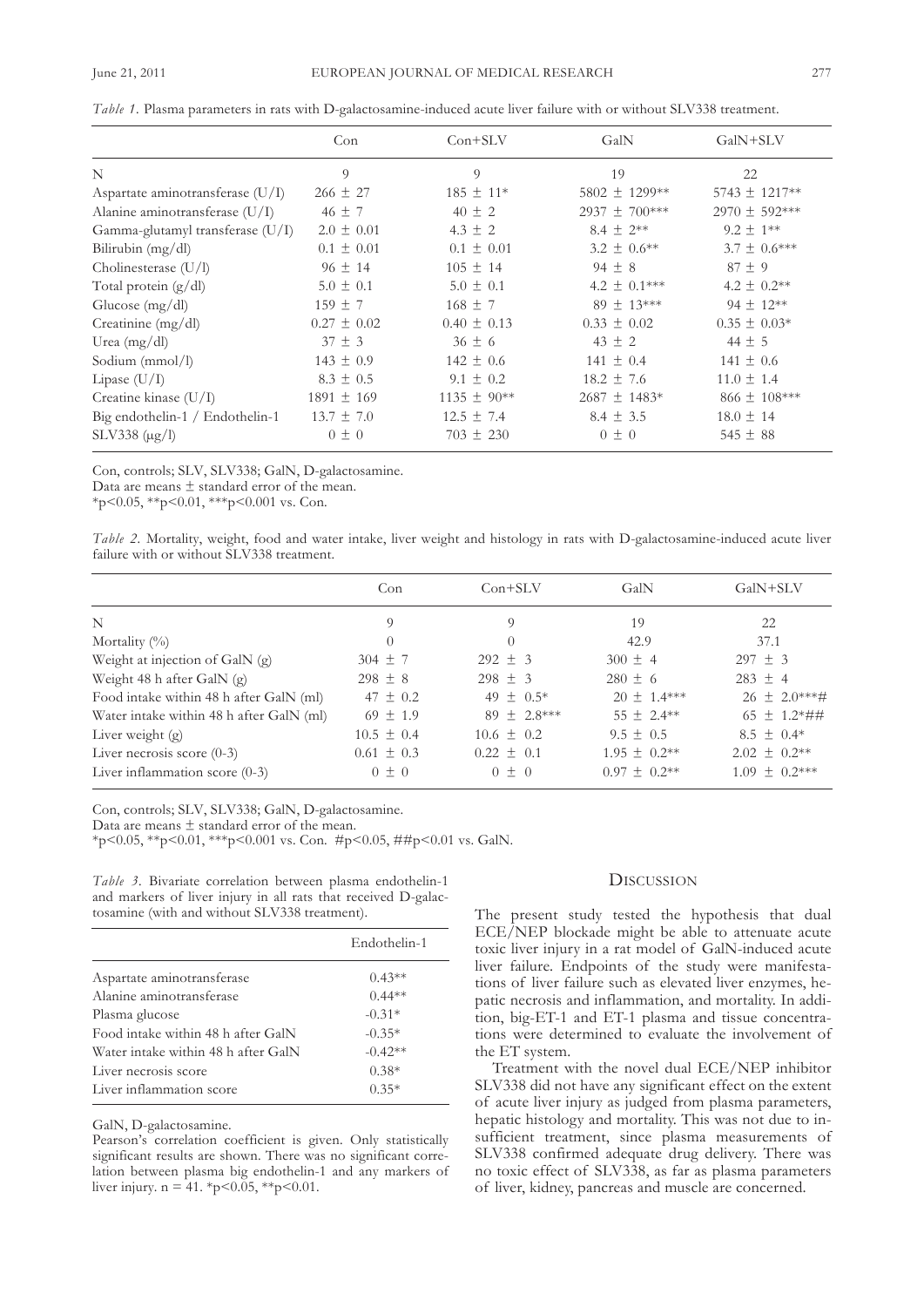|                                                                                       | Con                        | $Con+SLV$                 | GalN                       | GalN+SLV                     |  |
|---------------------------------------------------------------------------------------|----------------------------|---------------------------|----------------------------|------------------------------|--|
| N                                                                                     | $\Omega$                   | 9                         | 19                         | 22                           |  |
| Liver<br>Big Endothelin-1 (pg/100mg protein)<br>Endothelin-1 ( $pg/100mg$ protein)    | $29 \pm 9$<br>$40 \pm 16$  | $25 \pm 2$<br>$45 \pm 13$ | $38 \pm 4$<br>$19 \pm 3$   | $21 \pm 4 \#$<br>$25 \pm 6$  |  |
| Kidney<br>Big Endothelin-1 $(pg/100mg$ protein)<br>Endothelin-1 ( $pg/100mg$ protein) | $18 \pm 3$<br>$122 \pm 22$ | $16 \pm 4$<br>$67 \pm 19$ | $18 \pm 4$<br>$59 \pm 11*$ | $13 \pm 2^*$<br>43 $\pm$ 6** |  |

*Table 4.* Big endothelin-1 and endothelin-1 tissue concentrations in rats with D-galactosamine-induced acute liver failure with or without SLV338 treatment.

Con, controls; SLV, SLV338; GalN, D-galactosamine.

Data are means ± standard error of the mean.

\*p<0.05, \*\*p<0.01 vs. Con.  $\#p$ <0.01 vs. GalN.



*Fig. 1.* Plasma big endothelin-1 and endothelin-1 in rats with D-galactosamine-induced acute liver failure with or without SLV338 treatment. Con, controls; SLV, SLV338; GalN, Dgalactosamine. Data are means  $\pm$  standard error of the mean. \*p = 0.05, \*\*p<0.001 vs. Con. #p<0.05 vs. GalN.  $\wp$  =  $0.055$  vs. GalN.

This study reproduced some of the findings that led to its initial hypothesis. As previously described in similar models [3-5], the ET system was strongly activated, and a significant correlation between plasma ET-1 concentrations and markers of liver damage was found. This seems to be in line with a previous finding that exogenous perfusion with ET-1 aggravates acute liver injury in perfused livers of rats treated with GalN [14]. As hypothesized, the activation of the  $ET$  system was markedly reduced by SLV338 treatment in the present study. It remains unclear why this effect does not translate into improved clinical outcome. Plasma parameters, histological alterations and the high mortality within 48 hours after GalN administration indicate that the present protocol produced a very severe form of acute liver failure. It is conceivable that SLV338 provides protection against acute liver injury under less severe conditions. EcE inhibition has for example been reported to be protective in a rat model of hepatic ischemia/reperfusion injury which was less severe, thus allowing a follow-up of 14 days [15].

As described previously [3], the ET system was not upregulated at the hepatic and renal level in the present study. In contrast, ET-1 tissue contents were even decreased in the kidneys of the animals that received GalN. Those findings suggest that the local ET system of liver and kidneys is not responsible for the strong increase of plasma ET-1 concentrations. We previously speculated that an activated vascular ET system might be the source of the increased plasma ET-1, since the endothelium is the most probable structure able to liberate large amounts of  $E\overline{T}$ -1 [3,16]. However, the unchanged overall amount of ET-1 in the liver does not exclude locally elevated concentrations at crucial localizations, e.g. around the hepatic sinusoids.

In conclusion, SLV338 did not significantly attenuate acute toxic liver injury in this very severe rat model of galn-induced acute liver failure, although it largely prevented the activation of the ET system. An evaluation of slv338 in a less severe model of liver injury would be of interest, since very severe intoxication might not be relevantly amenable to pharmacological interventions.

*Conflicts of interest:* this study was supported by solvay Pharmaceuticals (now Abbott Products GmbH).

B. Hocher was an employee of solvay Pharmaceuticals until recently. y. Fischer is an employee of abbott Products GmbH.

#### **REFERENCES**

- 1. Rosser Bg, gores gJ. liver cell necrosis: cellular mechanisms and clinical implications. Gastroenterology. 1995 Jan; 108: 252-75.
- 2. Andus T, Bauer J, Gerok W. Effects of cytokines on the liver. Hepatology. 1991 Feb; 13: 364-75.
- 3. Heiden S, Pfab T, von Websky K, Vignon-Zellweger N, Godes M, Relle K, et al. Tissue specific activation of the endothelin system in severe acute liver failure. Eur J Med Res. 2008 Jul 28; 13: 327-9.
- 4. anand R, Harry D, Holt s, Milner P, Dashwood M, Goodier D, et al. Endothelin is an important determinant of renal function in a rat model of acute liver and renal failure. Gut. 2002 Jan; 50: 111-7.
- 5. Palmes D, Skawran S, Stratmann U, Armann B, Minin E, Herbst H, Spiegel HU. Amelioration of microcirculatory damage by an endothelin A receptor antagonist in a rat model of reversible acute liver failure. J Hepatol. 2005 Mar; 42: 350-7.
- 6. Hocher B, Zart R, Diekmann F, Slowinski T, Thone-Reineke c, lutz J, Bauer c. Protective effects of the mixed endothelin receptor antagonist bosentan in rats